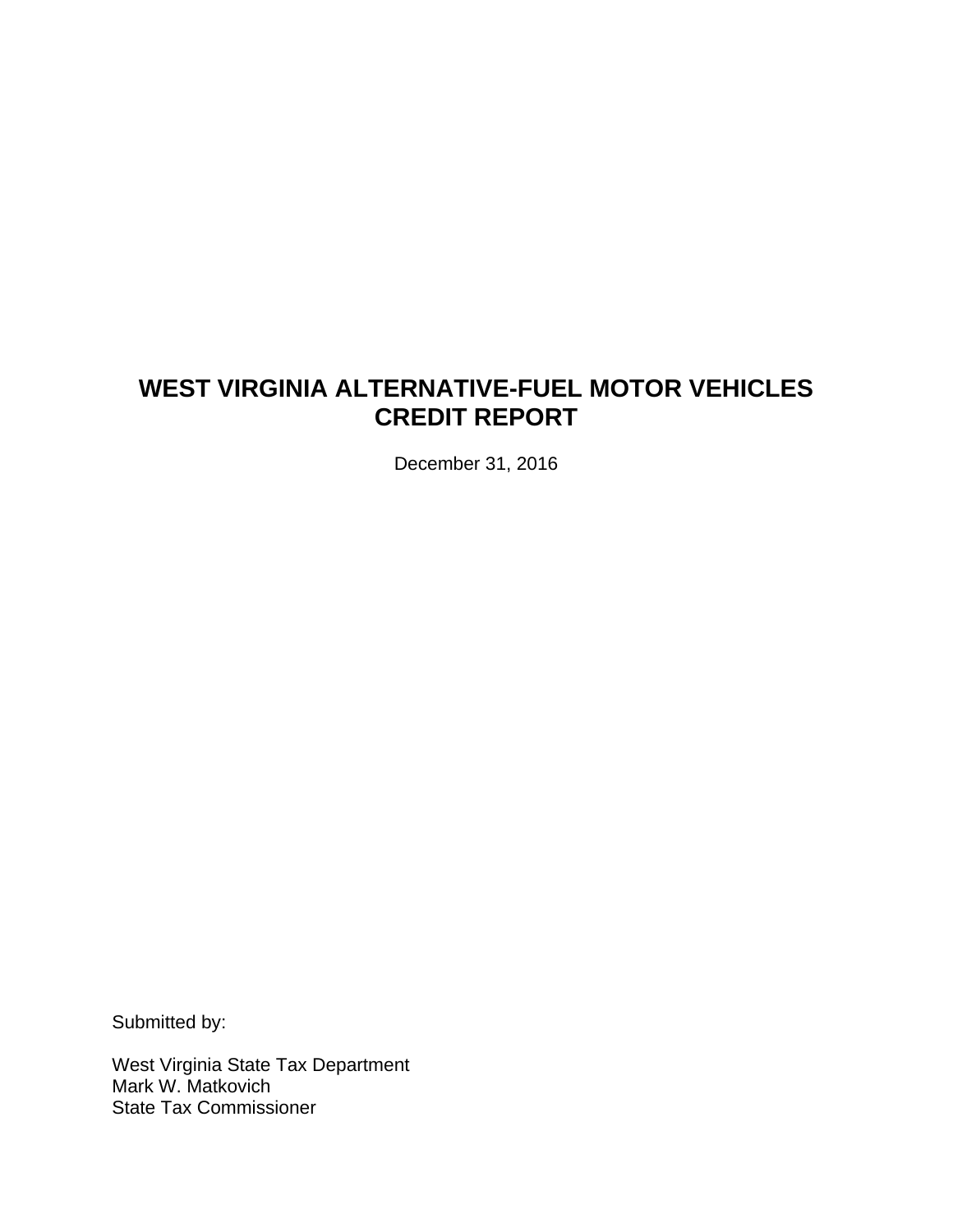# **Table of Contents**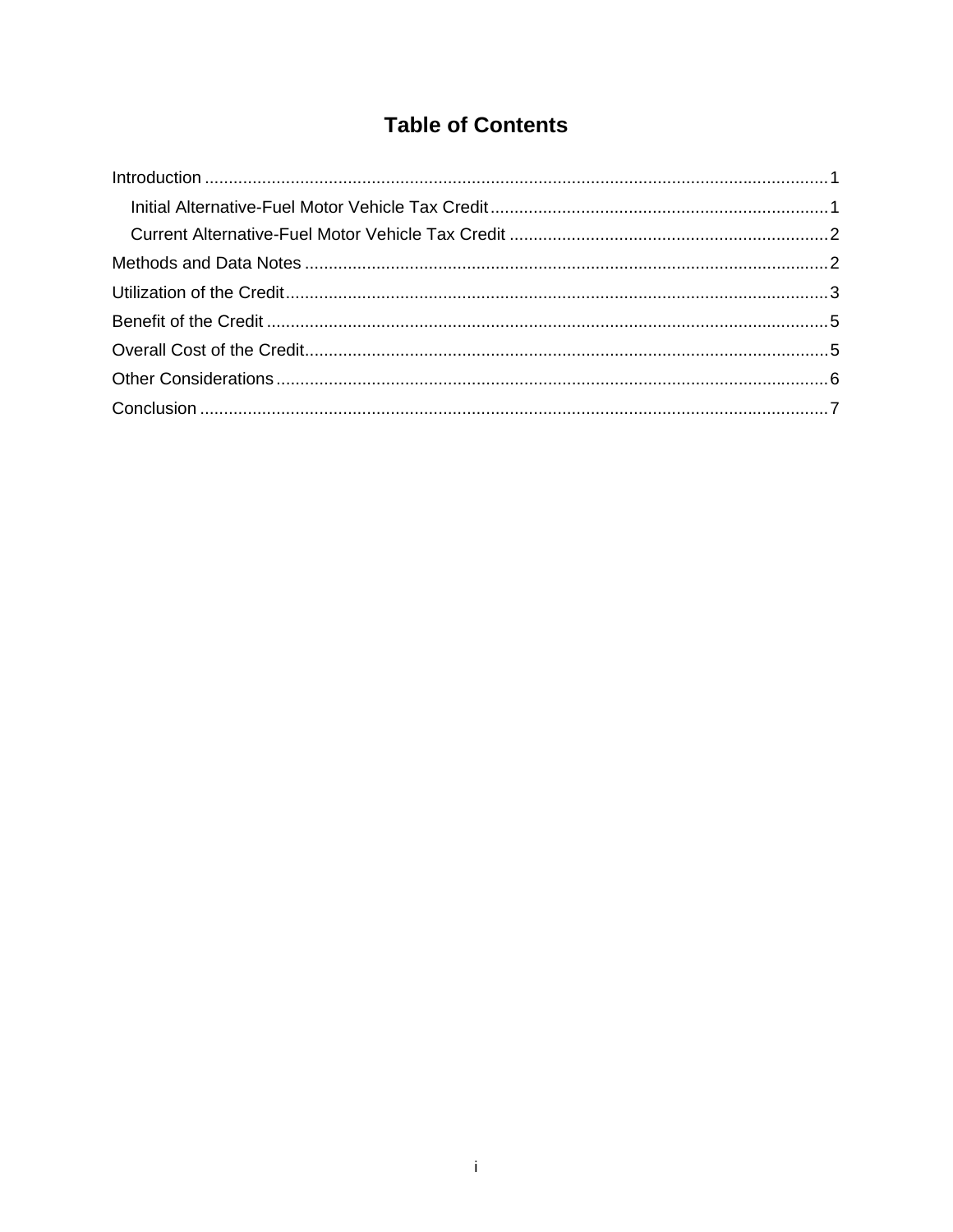# **Table of Tables**

|--|--|--|

# **Table of Figures**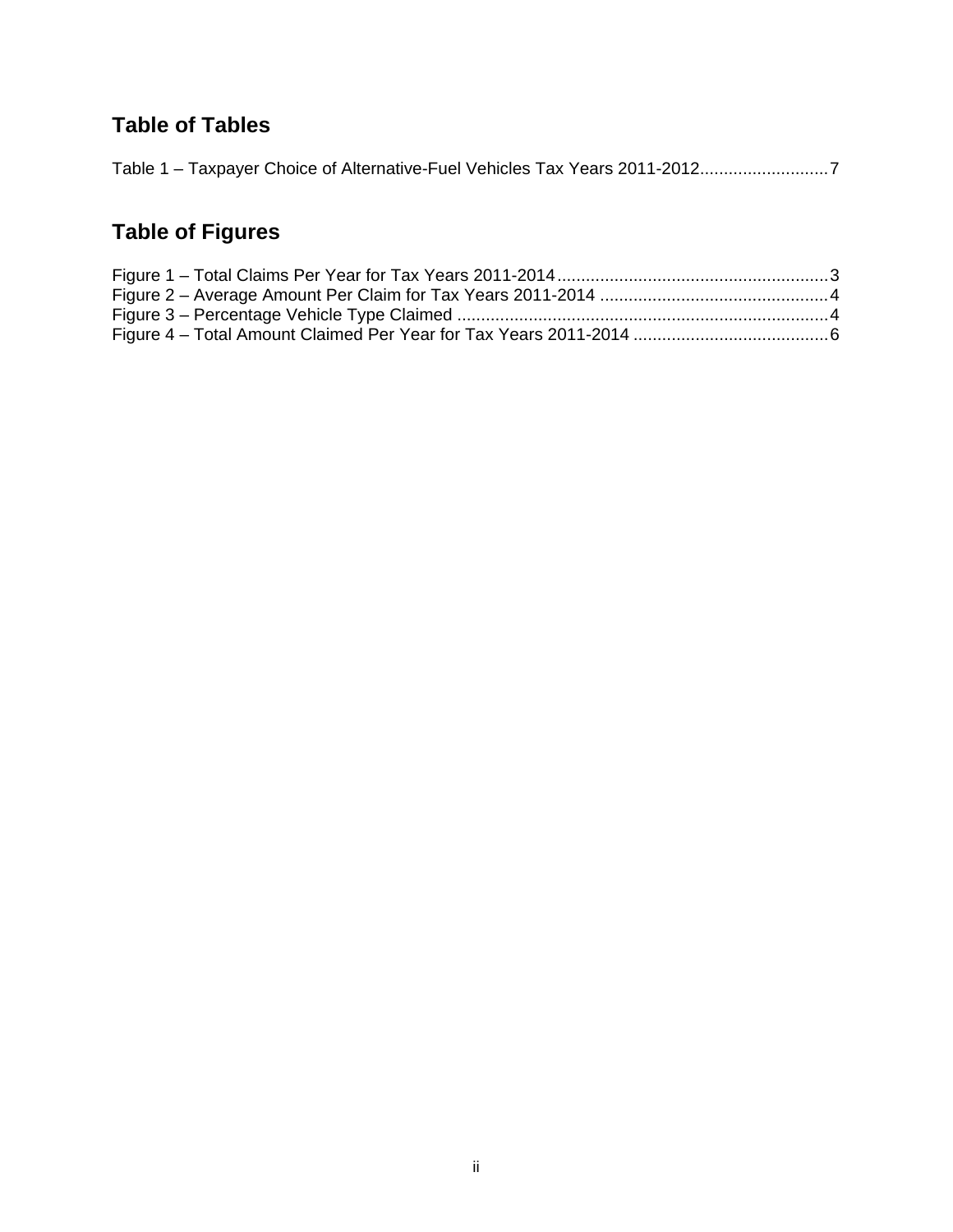## **Introduction**

During the 2011 Regular Session, the West Virginia Legislature enacted Senate Bill 465, a bill known as the Marcellus Gas and Manufacturing Development Act of 2011. The purpose of this Bill was to encourage and facilitate "the development of oil and gas wells and the downstream uses of natural gas in this state and economic development in this state associated with production and various downstream uses." Among numerous other provisions, Senate Bill 465 reenacted the original Alternative-Fuel Motor Vehicle Tax Credit with various updates and changes.

#### **Initial Alternative-Fuel Motor Vehicle Tax Credit**

The original West Virginia Alternative-Fuel Motor Vehicle Tax Credit was in effect from June 5, 1996 to June 5, 2006. The program generally provided a tax credit of up to \$3,750 per qualified motor vehicle based on either (1) the difference in cost between a new alternative-fuel motor vehicle and the cost of a comparably-equipped vehicle using traditional fuel or (2) the cost of retrofitting a conventional vehicle to use alternative fuel. Alternative fuel was defined to include compressed natural gas, liquefied natural gas, liquefied petroleum gas, methanol, ethanol, coalderived liquid fuels, electricity, and gasoline fuel mixtures containing 85 percent or more methanol, ethanol, or other alcohols. Per statutory requirements, a report on this tax credit was issued by the State Tax Department on June 4, 2007. The findings of that report included the following:

- Credit claims had been made by 310 taxpayers, or roughly 0.04 percent of the total resident Personal Income Tax returns filed for tax year 2005.
- **The majority of credit claims came in the latter years as a result of the increased availability of original equipment qualifying vehicles.** The availability of original equipment qualifying vehicles increased significantly after 2004 in response to higher gasoline prices, increased consumer demand, and the availability of the Federal Alternative Fuel Motor Vehicle Credit as enacted by the Energy Policy Act of 2005.
- The total cost of the credit in terms of foregone State revenue was \$737,801.85. Taxpayers received an equivalent amount of revenue in terms of tax liability offset.

Due in large part to market demand and supply effects stemming from higher conventional fuel prices and the federal credit mentioned above, more than half of all tax credit claims over the 10-year period occurred in the last full year of the program. In fact, the final cost of the program when all returns were filed grew to more than \$1.3 million. The number of qualifying original equipment vehicles registered with the West Virginia Department of Motor Vehicles increased from just 260 vehicles in 2004 to 4,113 vehicles by 2006 due to the growing supply of such vehicles to the public.

The U.S. Energy Information Administration (EIA) survey on the supply of new alternative fuel vehicles revealed a significant rise in available supply between 2004 and 2011<sup>1</sup>. The U.S. supply of new ethanol flex-fuel vehicles capable of running on a fuel mixture including 85 percent ethanol rose from more than 670,000 units in 2004 to more than 2.1 million units in 2011. The supply of new electric hybrid cars increased from fewer than 89,000 in 2004 to more

 $\overline{a}$ 

<sup>&</sup>lt;sup>1</sup> See http://www.eia.gov/renewable/afv/supply.cfm.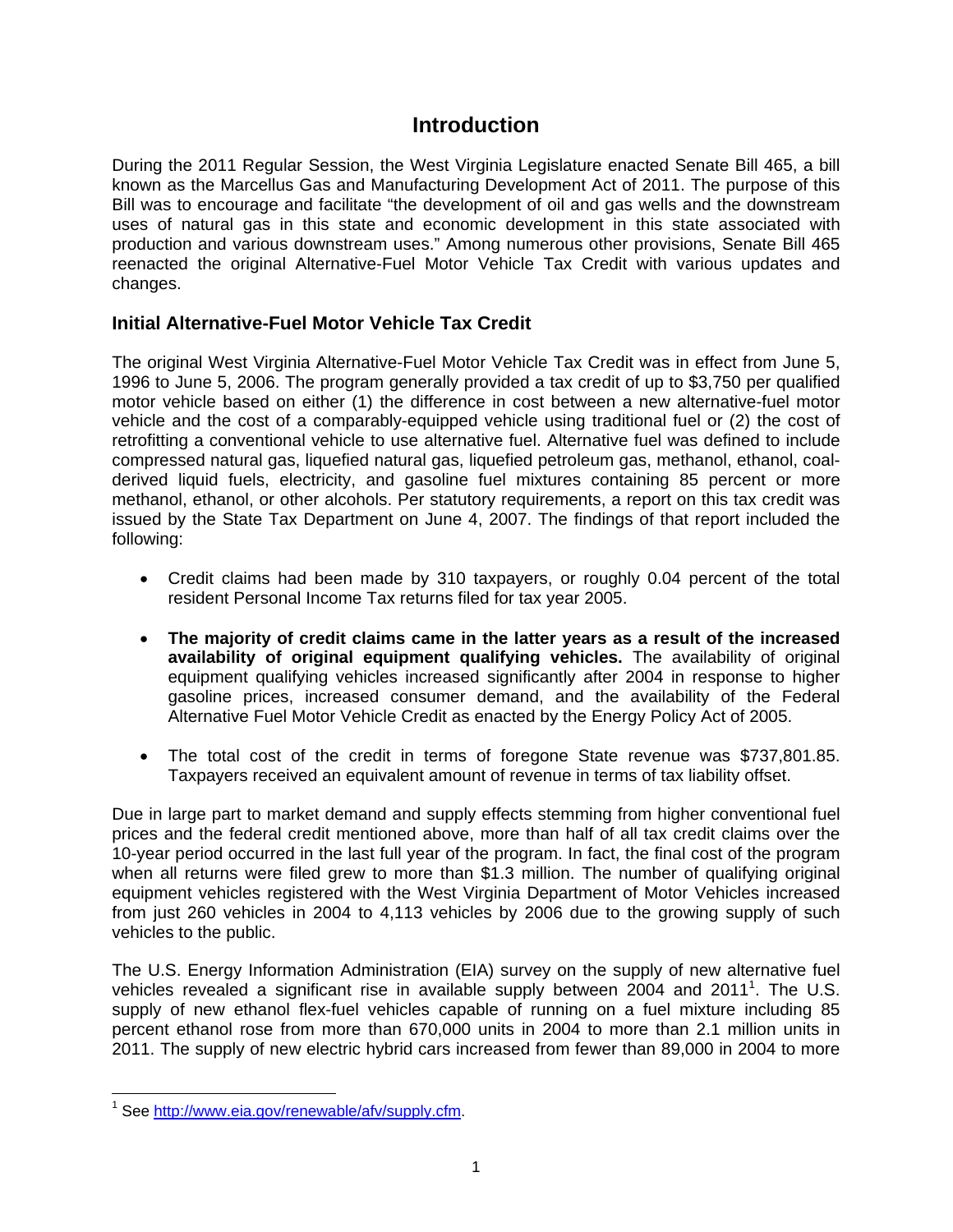than 430,000 in 2011. The supply of vehicles running on compressed natural gas or liquefied natural gas was more limited to 5,674 and 101, respectively.

#### **Current Alternative-Fuel Motor Vehicle Tax Credit**

The introduced version of Senate Bill 465 would have provided a tax credit equal to 35 percent of the purchase price up to a maximum of \$7,500 for a qualified alternative-fuel vehicle or a credit equal to 50 percent of the cost of converting a conventional vehicle to an alternative-fuel vehicle up to a maximum of \$7,500. In the case of vehicles weighing in excess of 26,000 pounds, the maximum credit was set at \$25,000. The alternative fuel definition was limited to compressed natural gas, liquefied natural gas, liquefied petroleum gas, hydrogen, coal-derived liquid fuel, and electricity. The Bill only required that a qualifying vehicle be capable of running on an alternative fuel.

The definition of alternative fuel in the final bill, per a House floor amendment adopted on the final day of the 2011 Regular Session of the West Virginia Legislature, was enhanced to also include methanol, ethanol, and fuel mixtures that contain 85 percent or more methanol, ethanol, or other alcohols. The final legislation also contained a 50 percent tax credit for the cost of qualified home alternative-fuel vehicle refueling infrastructure up to a maximum of \$10,000 and a 50 percent tax credit for the cost of qualified commercial alternative-fuel refueling infrastructure up to a maximum of \$250,000 if not for use by the public and a 62.5 percent tax credit up to \$312,500 if available for use by the public.

Tax credit claims associated with this new Alternative-Fuel Motor Vehicle Tax Credit grew slowly at first, largely because car dealers and most others were initially not fully aware of the changes (e.g., including the addition of flex fuel vehicles in the definition of eligible alternative fuel vehicles) in the final version of legislation. By December 2012, the Tax Department had processed just 149 credit claims for Tax Year 2011 for a total of less than \$750,000. However, by the end of Calendar Year 2012, information about the tax credit spread and the Tax Department began receiving numerous amended tax returns with claims for purchases made in 2011. Total Tax Year 2011 claims, including numerous amended tax returns, grew to 3,982 claims totaling more than \$15.6 million. The projected cost of just the flex fuel vehicle credit option was roughly \$50 million or more for each year in effect. In response to concerns about cost, Legislation was introduced at the beginning of the 2013 Regular Session to redefine eligibility for the tax credit program so that only vehicles capable of running on natural gas products and natural gas fueling infrastructure would qualify. This Legislation was subsequently enacted by the Legislature and made effective April 13, 2013.

The new Alternative-Fuel Motor Vehicle Tax Credit is scheduled to expire on December 31, 2017. Pursuant to Section 11-6D-8(c) of the West Virginia Code, this report details the utilization, benefit, and overall cost of the Alternative-Fuel Motor Vehicle Tax Credit from its reenactment in 2011.

## **Methods and Data Notes**

This report includes West Virginia tax returns received as of December 15, 2016. Due to timing, these data do not include Corporation Net Income Tax returns for Tax Year 2015 or any returns for Tax Year 2016. Because returns can be amended for up to three years after the original due date, the West Virginia State Tax Department cautions that these numbers are subject to revision.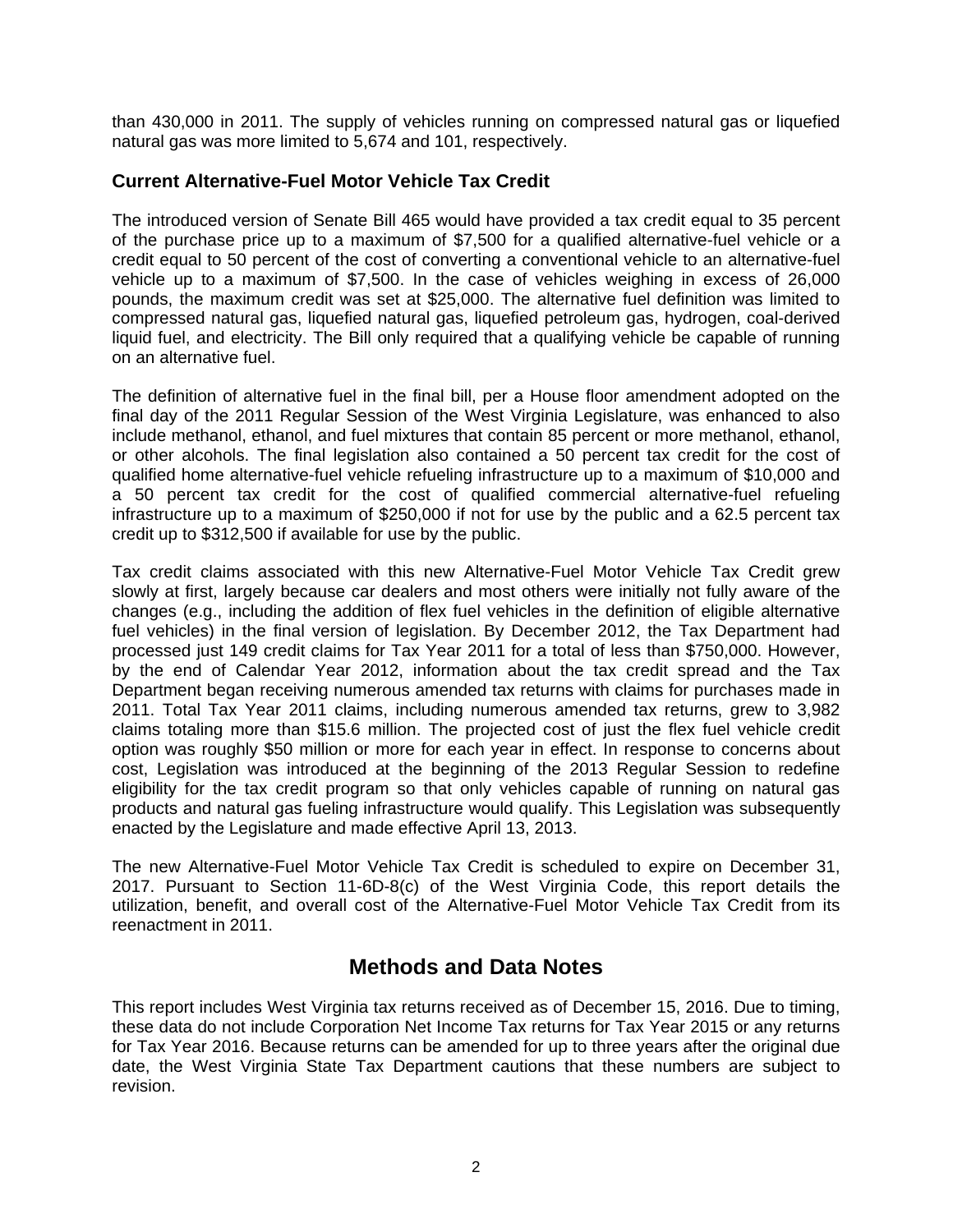The current analysis is completed with some data limitation. First, the Tax Department received a large influx of credit claims as a result of the reinstatement of this credit in 2011. In order to maintain adequate processing of returns and refunds given this unanticipated response, the Tax Department had to take alternate methods of record keeping and, as a result, much of the intricate detail related to this credit was forfeited. As such, data sufficient to deconstruct the types of alternative-fuel motor vehicles purchased and accurate counts of eligible motor vehicles related to these claims are sparse. Further, the Tax Department does not have the staff or ability to analyze the non-fiscal aspects of this credit and therefore cannot fully assess anticipated benefits, such as air quality improvement or reduced dependence on foreign oil. Despite limitations, efforts are made to address these items when possible.

## **Utilization of the Credit**

Section 11-6D-3 of the West Virginia Code allows the Alternative-Fuel Motor Vehicle Tax Credit to be claimed against Personal Income Tax, Corporation Net Income Tax, and Business Franchise Tax<sup>2</sup> liabilities for purchases of qualifying vehicles on or after January 1, 2011 and no later than December 31, 2017. As of December 15, 2016, Tax Department records indicate that slightly more than 26,000 claims have been filed for the Alternative-Fuel Motor Vehicle Tax Credit. Of these claims, approximately 98 percent were claimed against Personal Income Tax liabilities. Figure 1 provides this data in detail.



**Figure 1 – Total Claims Per Year for Tax Years 2011-2014** 

\* Tax Year 2015 represents returns filed to date only.

Individual Taxpayers may represent multiple claims in the above chart. It is conceivable that some Taxpayers could have purchased multiple qualifying vehicles during this time period. Further, the statute allows Taxpayers to carry forward any unused Alternative-Fuel Motor Vehicle Tax Credit for up to four succeeding tax years, which can account for several claims for a single Taxpayer. Tax Department records indicate that there were approximately 12,100 unique Taxpayers who claimed the Alternative-Fuel Motor Vehicle Tax Credit to offset Personal Income Tax liabilities from Tax Year 2011 through Tax Year 2015. As with the number of claims, these individual Taxpayers make up approximately 97 percent of all Alternative-Fuel Motor

 2 The Business Franchise Tax terminated on January 1, 2015 pursuant to West Virginia Code §11-23- 6(b)(11).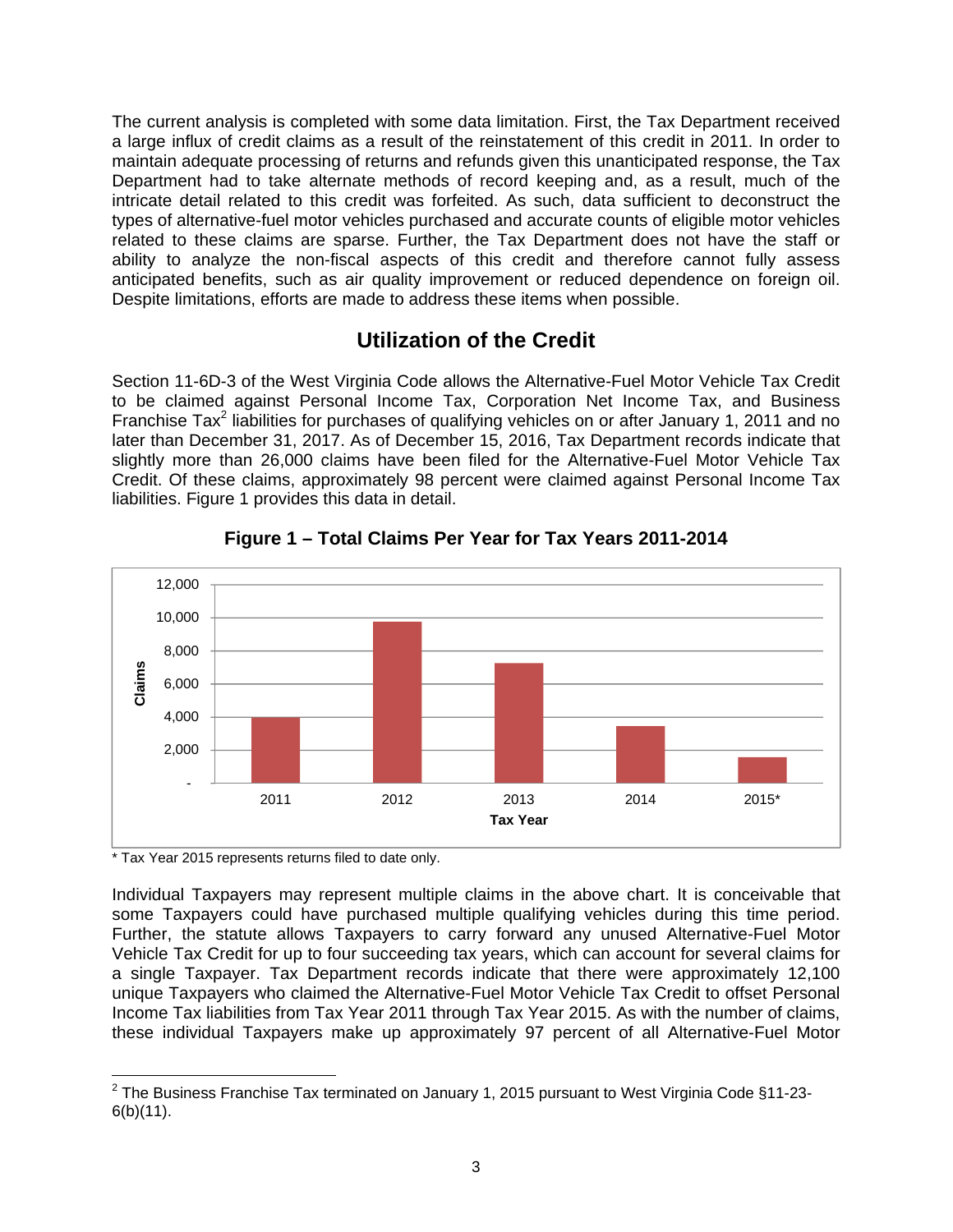Vehicle Tax Credit claimants. On average, data indicate there were 2.1 claims made per claimant among all tax types.

Generally speaking, the average amount per claim declined from Tax Year 2011 to Tax Year 2015, as illustrated in Figure 2. Average amount per claim offsetting Corporation Net Income Tax liabilities remained most stable, falling 21.4 percent from Tax Year 2011 to Tax Year 2014. Average amount per claim offsetting Personal Income Tax liabilities fell 56.5 percent during this time period.



**Figure 2 – Average Amount Per Claim for Tax Years 2011-2014** 

As mentioned previously, data related to vehicle type claimed for the Alternative-Fuel Motor Vehicle Tax Credit is limited. However, some data is available per Tax Department records as of June 28, 2013, indicating flex fuel vehicles accounted for more than 94 percent of total vehicles qualifying for tax credits in Tax Year 2012 (see Figure 3). Hybrid vehicles represented roughly 5 percent of total qualifying vehicles and other vehicles, such as electric plug-in vehicles, natural gas, and CNG/LNG conversion vehicles accounted for the remaining 1 percent.



**Figure 3 – Percentage Vehicle Type Claimed** 

Represents data as of June 28, 2013. "Other" category includes Plug-in, Natural Gas, and CNG/LNG Conversion vehicles.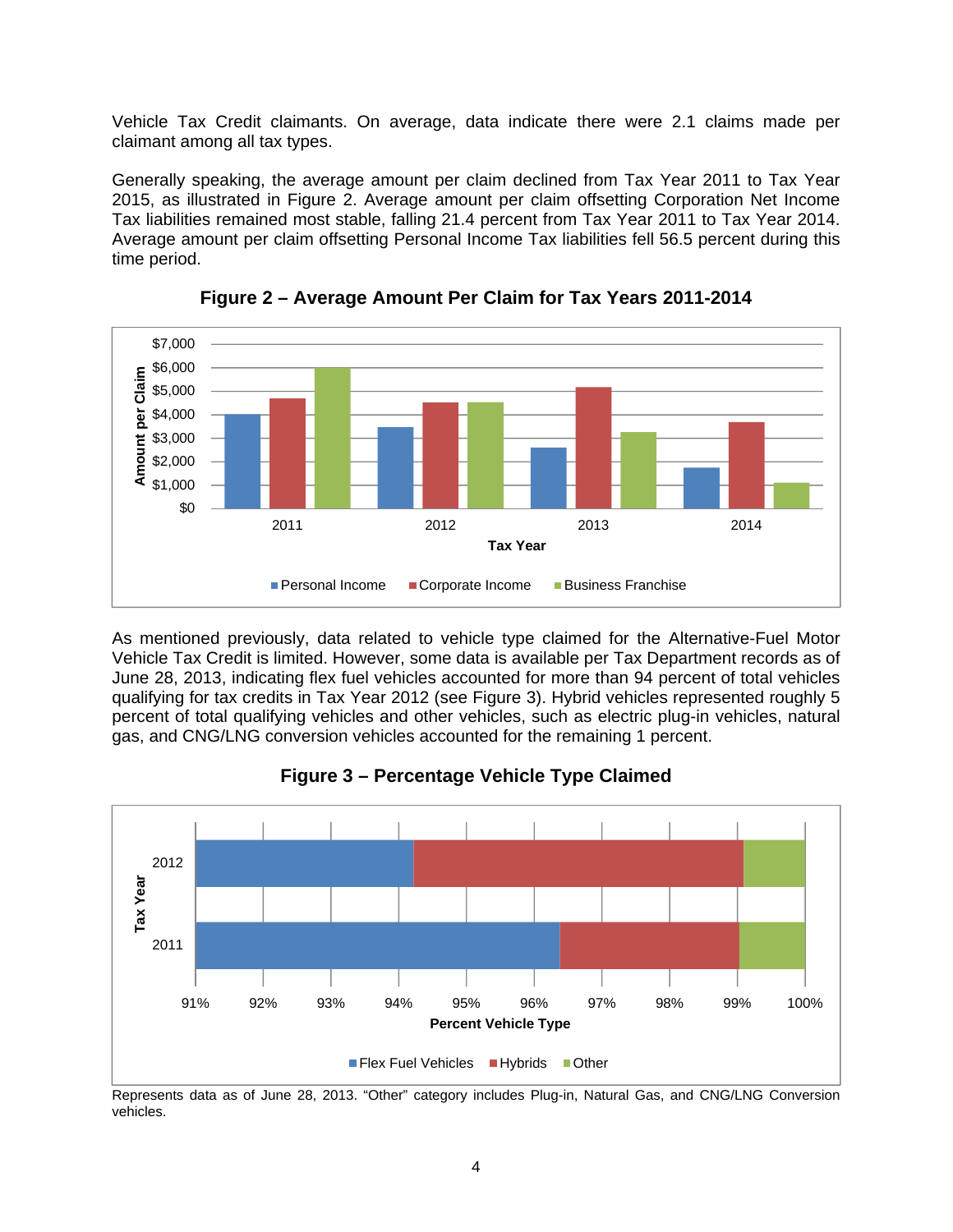These records also indicate that total gross credit claims exceeded \$15.2 million in Tax Year 2011 and doubled to nearly \$30.6 million in Tax Year 2012. For these returns, total net credit claims were more than \$10.2 million for Tax Year 2011 and nearly \$17.4 million for Tax Year 2012. The difference between gross claims and net claims represents the amount of credit carried forward for use in future tax years. More than 99 percent<sup>3</sup> of the value of claims was for the purchase of qualified vehicles and the remaining share was for home refueling infrastructure for the alternative fuel vehicles.

The original Legislative intent was to encourage more use of West Virginia natural gas through a vehicle tax credit for natural gas vehicles and conversion of conventional vehicles to use natural gas. However, such vehicles accounted for only slightly more than 0.1 percent of claims processed as of June 2013. Due to corrective changes enacted in 2013 that restricted claims for Alternative-Fuel Motor Vehicle Tax Credit claims to just natural gas vehicles for purchases made after April 13, 2013, it is likely this proportion has increased in recent years.

## **Benefit of the Credit**

As with the original version, the reinstatement of the Alternative-Fuel Motor Vehicle Tax Credit was intended to encourage the purchase and use of alternatively-fueled motor vehicles to help alleviate environmental concerns (e.g., by improving air quality) and reduce state and national dependence on foreign oil while providing some assistance to Taxpayers who choose to buy these vehicles (see West Virginia Code §11-6D-1). The new Alternative-Fuel Motor Vehicle Tax Credit Law, in particular the 2013 revision, places a special emphasis on motor vehicles fueled by natural gas and liquefied petroleum.

The obvious beneficiaries of this program are the Taxpayers claiming the credit. There are some beneficiaries in most incentive programs who alter behavior, as intended, to take advantage of the incentive, while some beneficiaries learn after the fact that a purchase qualifies. Due to the noted availability increase of alternative-fuel vehicles, the latter case is more plausible with respect to the Alternative-Fuel Motor Vehicle Tax Credit. The benefit of this credit to Taxpayers is essentially the cost of the credit (i.e., the tax liability offset) for eligible purchases. This cost is discussed in the "Overall Cost of the Credit" section.

It is plausible that the increase in the use of alternative-fuel vehicles in the State likely decreased demand for (and thus some reliance on) foreign oil. Further, qualifying vehicles such as hybrids that are able to operate at least partially without the use of carbon-based fuels most likely contributed to a reduction in air pollution and improvement in air quality in the State. However, beyond this likelihood, it is impossible to accurately quantify whether and to what extent this credit has benefited West Virginia or its citizens. Sufficient information on factors such as mileage, environmental benchmarks, and other related data would be needed in order to adequately evaluate this benefit. Such data is not currently available for this type of analysis.

## **Overall Cost of the Credit**

Credit claims for the Alternative-Fuel Motor Vehicle Tax Credit have overwhelmingly offset the Personal Income Tax since 2011, with records indicating at least 96 percent of total claims each year offsetting this liability to date. Claims against Business Franchise Tax liability made up the

 3 This figure does not take into account the share attributable to commercial refueling infrastructure, which cannot be disclosed due to confidentiality reasons.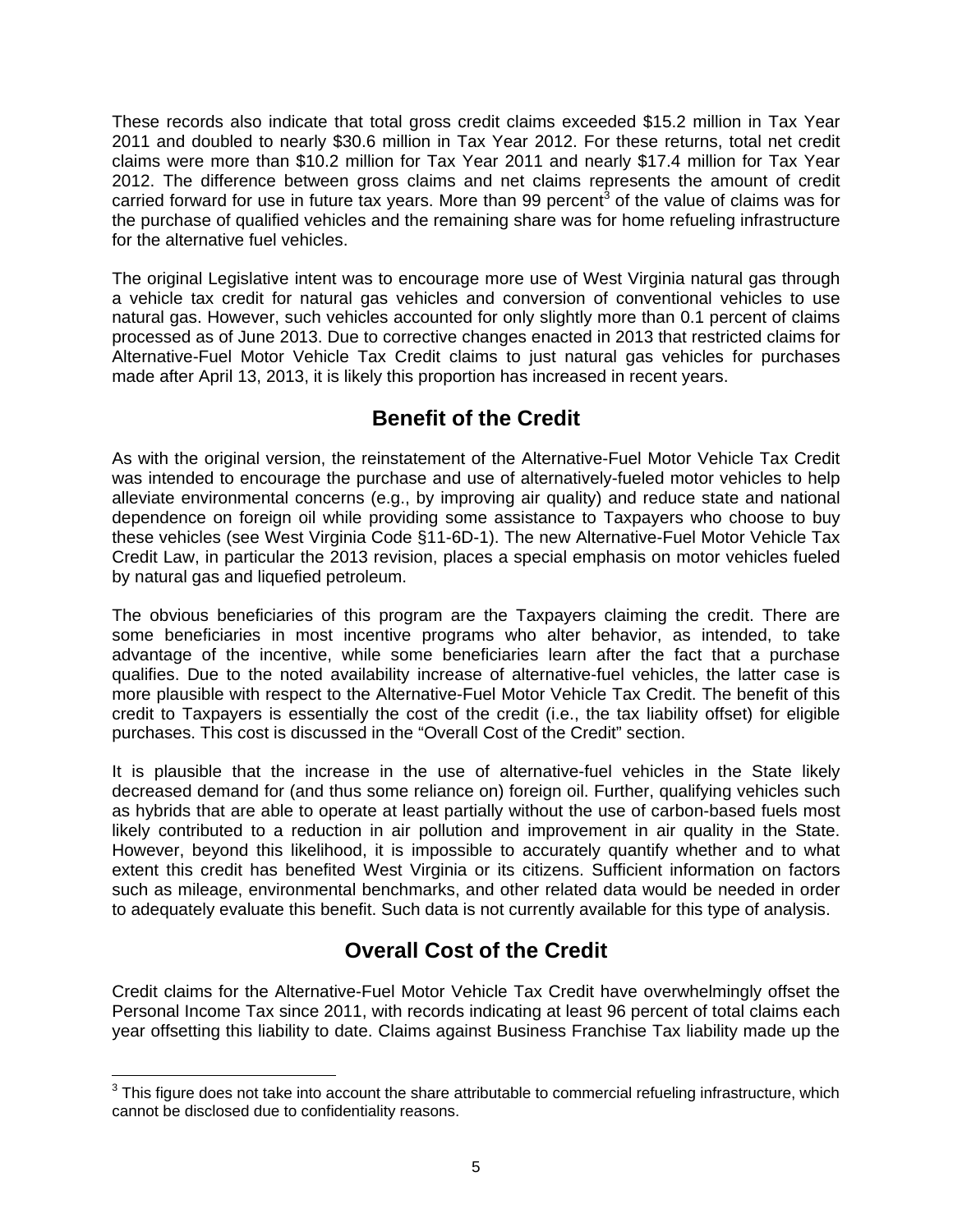second largest portion of offsets for Tax Years 2011 through 2013. $4$  Among tax types, the amount of credit claimed over this period peaked in Tax Year 2012 for Personal Income Tax (43.9 percent), Corporation Net Income Tax (40.6 percent), and Business Franchise Tax (54.2 percent) liability offsets.

In total, credit claims to date have reduced State revenues and Taxpayer liabilities by more than \$77.5 million (see Figure 4). Approximately 44 percent of this credit was claimed in Tax Year 2012 alone, and 89.7 percent of total credits to date were claimed in Tax Years 2011 to 2013. As noted previously, Tax Year 2015 credits only include offsets to Personal income Tax liabilities. The inclusion of Corporation Net Income Tax credits in Tax Year 2015 may affect this number.



**Figure 4 – Total Amount Claimed Per Year for Tax Years 2011-2014** 

\* Tax Year 2015 represents returns filed to date only.

The amount of credit claimed in Tax Years 2014 and 2015 receded substantially, particularly among Personal Income Tax offsets. It is likely this regression could have occurred due to Taxpayers exhausting available credit; the four-year carryover limit; and/or the 2013 restriction of eligible vehicles to those powered by compressed natural gas, liquefied natural gas, or liquefied petroleum gas effective April 15, 2013 (see West Virginia Code §11-6D-7(6)). Due to the four-year carryover provision, additional costs may accumulate through Tax Year 2020. Unless consumer behaviors in Calendar Year 2017 deviate from recent trends, the remainder of this credit is unlikely to accumulate substantial additional cost for the State.

## **Other Considerations**

In addition to an analysis of the utilization and cost of the Alternative-Fuel Motor Vehicle Tax Credit, this report would be remiss without an overview of additional considerations related to this credit. Table 1 illustrates Taxpayer choice of qualifying alternative fuel motor vehicles. The top 10 models accounted for roughly 80 percent of total tax credit claims according to Taxpayerprovided information captured by the Tax Department. Readily available and popular flex-fuel capable trucks and SUVs dominated sales of qualifying vehicles.

<sup>————————————————————&</sup>lt;br><sup>4</sup> Corporation Net Income Tax and Business Franchise Tax liability offsets were nearly equal in Tax Year 2014.